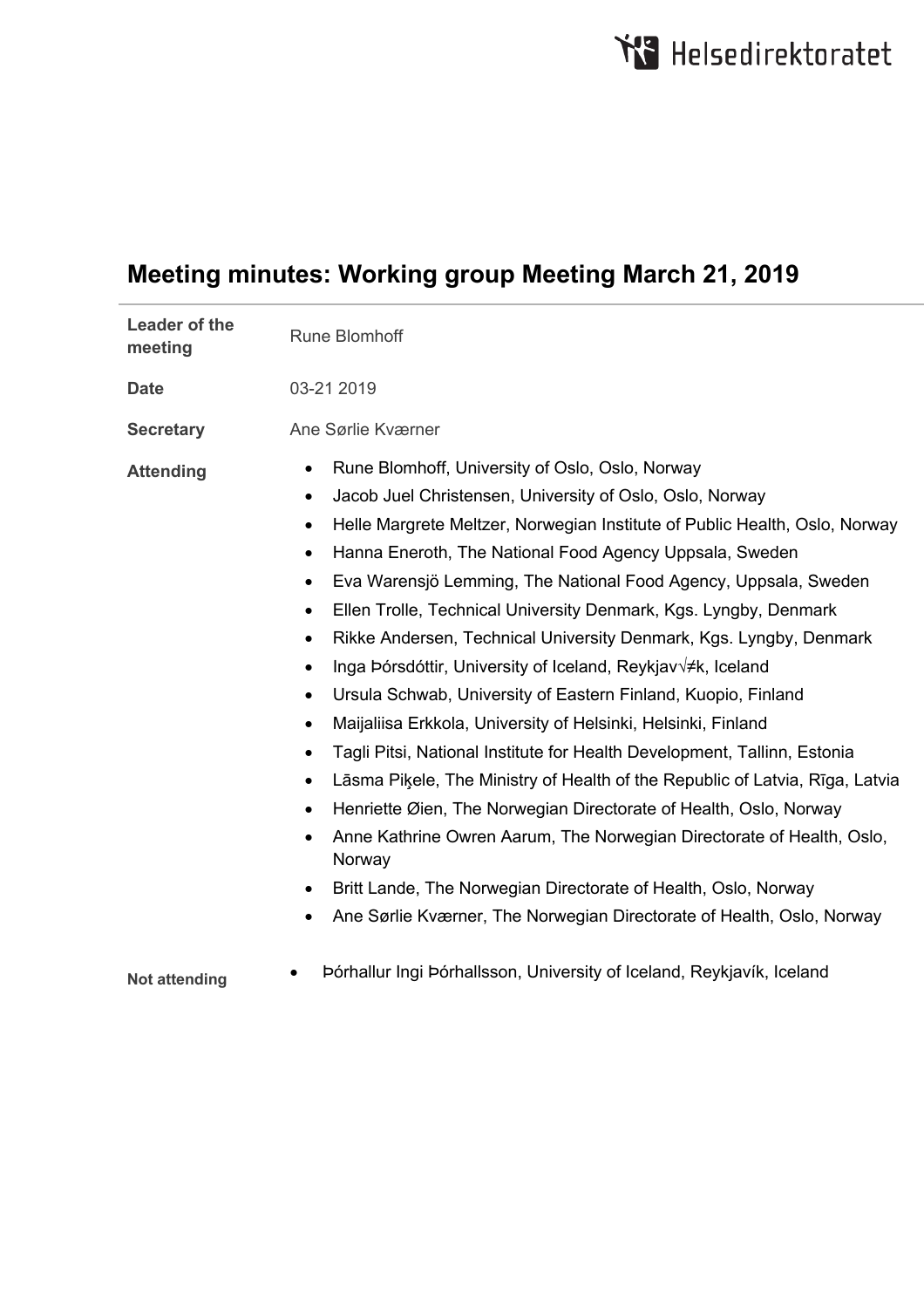## **Agenda**

- **1.** Technical and administrative matters
- **2.** Organization and roles
- **3.** Principles for the 6th edition of NNR
- **4.** Guide to systematic reviews in the 6th edition of NNR
- **5.** State of the chapters and hearing process for prioritizing of topics
- **6.** Summing up and follow-up cases

## **Technical and administrative matters**

Technical and administrative matters were discussed, including timing and location of committee meetings, booking of flights and hotels, solutions for internal and official NNR web pages and use of conflict of interest forms. It was decided to use a modified version of the conflict of interest form by Folkhälsomyndigheten (used in NNR 2012). The form must be signed by all committee members before review and approval by the NNR steering group.

### **Organization and roles**

The organizational structure and roles of the various committees and groups were discussed. The steering group will be responsible for the overall management of the project, including budget and administrative matters. The working group will be responsible for organizing and implementing the work including the final edit and publication of NNR 2022 report. A scientific advisory board will be appointed consisting of internally recognized scientists with experience in setting nutrient- and food-based dietary guidelines and integration of sustainability and environmental issues into NNR. Experts and peer-reviewers will update and review all chapters. Preparatory work for the NNR 2022 report (such as systematic reviews) will be published in peer-reviewed journals.

#### **Principles for the 6th edition of NNR**

The Principles chapter of the  $5<sup>th</sup>$  edition of NNR will be updated. The revised chapter will be published in a peer-reviewed journal and a draft will be discussed at the May meeting. Key issues were discussed such as use of dietary reference values, procedure for updating the various chapters and how to recruit and select chapter experts, systematic review experts and peerreviewers. The importance of transparency throughout the process was emphasized. ´

#### **Guide to systematic reviews in the 6th edition of NNR**

The systematic review quide used in the  $5<sup>th</sup>$  edition of NNR will be updated. The revised quide will be published in a peer-reviewed journal and a draft will be discussed at the May meeting. The organizational structure of the systematic review work was discussed. The importance of technical support (i.e. (i.e. libraries, statisticians, methodology experts, etc.) was emphasized.